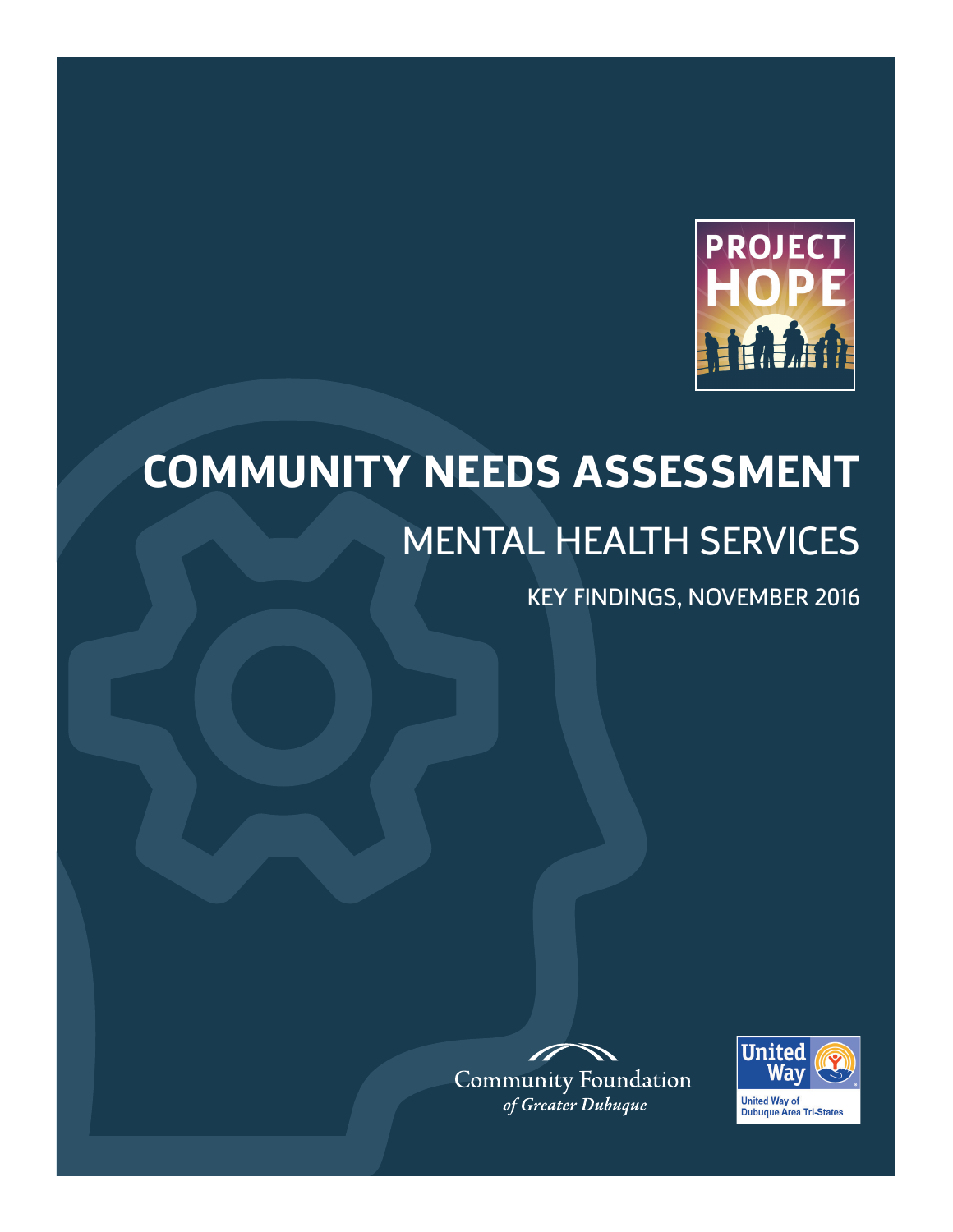### ACKNOWLEDGEMENTS

Special thanks to the following contributors to this project:

### **Community Assessment Working Group:**

Lana Wood, Community Foundation of Greater Dubuque Chris Chapin-Tilton, United Way of Dubuque Area Tri-states Michelle Bechen, Loras College Melissa Wachuta, Loras College Rev. Lindsay Beal James

### **Community Advisory Members:**

Sue Whitty, Mental Health America Allison Schwab, Substance Abuse Services Center

### **Community Contributors:**

Dale Lehman, Loras College

Eric Dregne, Kari McCann and Rachel Dilling, Community Foundation of Greater Dubuque

Countless Dubuque-area mental health providers, both direct service providers and administrators, who helped supply information by participating in focus groups, surveys, meetings and interviews.

#### **Funders:**

Community Foundation of Greater Dubuque United Way of Dubuque Area Tri- States American Trust & Savings Bank Dubuque Bank and Trust

### **CITATION**

Frazer, S., Howe, E., Wood, L., Chapin-Tilton, C., Wachuta, M., Bechen, M., and James, L., Bisioulis, H. (2016). Dubuque Community Needs Assessment: Child Care and Mental Health. Community Foundation of Greater Dubuque, United Way of Dubuque Area Tri-States and Strength in Numbers Consulting Group: Dubuque, IA and New York City, NY. www.dbqfoundation.org/initiatives/ProjectHOPE.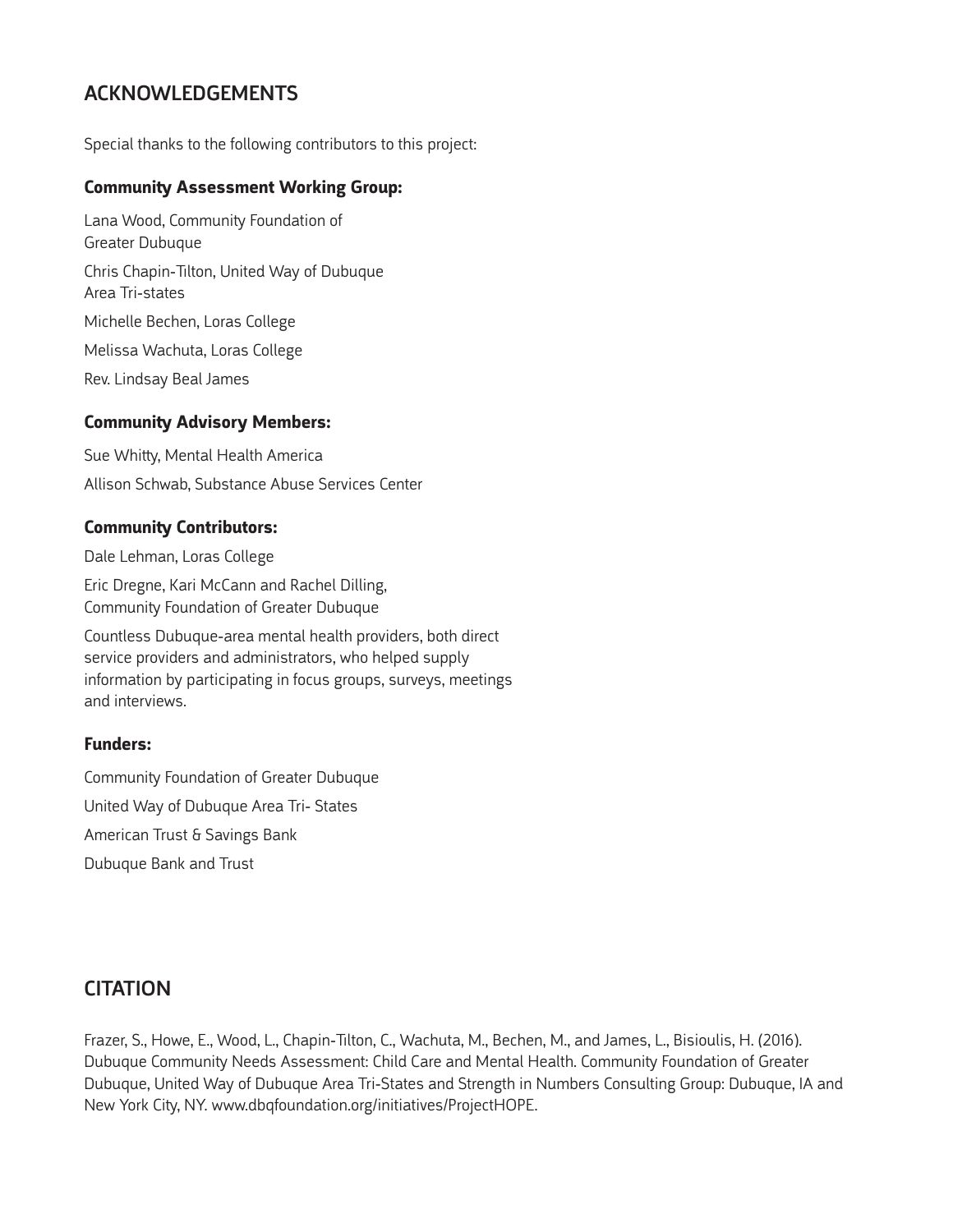Project HOPE, an initiative of the Community Foundation of Greater Dubuque (CFGD), partnered with the United Way of Dubuque Area Tri-States to conduct a needs assessment that took a focused look at needs and barriers to economic opportunity in Dubuque. To select focus areas, 75 professionals were surveyed from a broad cross-section of service providers. Mental health and child care services were overwhelmingly identified as pressing needs.

The diversity of service providers who ranked these needs so highly points to the critical role that both mental health and child care services can play in a family's stability and ability to advance their economic future. Both of these services are needed for personal well-being, and in many cases, lack of access

to mental health and child care services inhibits individuals from going to work or achieving other goals.

Project HOPE seeks to increase access to education and employment opportunities for all by creating awareness and exploring solutions to systemic barriers. Our hope is that this needs assessment will serve as a resource to help inform the work of those in the field; influence current programming; aid efforts to obtain funding and resources; and provide data to help engage policy makers. This summary focuses on the mental health findings. To obtain a complete report for both child care and mental health services, email office@dbqfoundation.org.

### METHODOLOGY

The needs assessment, which started in December 2015 and concluded in June 2016, engaged the Project HOPE network, as well as research firm Strength in Numbers Consulting Group (SiNCG), and Loras College Social Work Professor Michelle Bechen to assist with data and research efforts.

CFGD, United Way and SiNCG convened a Community Assessment Working Group (CAWG) composed of representatives from each organization and additional interested community members. The working group also engaged advisory members, who were recruited based on their knowledge and experience in mental health, along with their willingness and capacity to guide the needs assessment process on a voluntary basis.

During a kickoff event, 40 social service providers, government stakeholders and business leaders participated in a SWOT analysis (strengths, weaknesses, opportunities and threats). This analysis helped identify themes of interest and then narrowed

them to focus on important, actionable research questions. Inputs to the needs assessment included:

- Key Informants: Three interviews were conducted by SiNCG. Informants were identified by the CAWG as knowledgeable service providers who were willing to lend their perspectives early in the research process, helping to identify key themes.
- Mental Health Focus Groups: Three focus groups were conducted in January 2016—one with direct service providers and two with administrative and management-level staff. Twenty-two total providers across multiple specialties participated in the three groups.
- Mental Health Service Inventory: CFGD staff designed and distributed an online survey to known area providers. The survey requested information about payment acceptance, prescribing services, counselors, wait times, inpatient beds and substance abuse services. Twenty-four providers responded to the survey.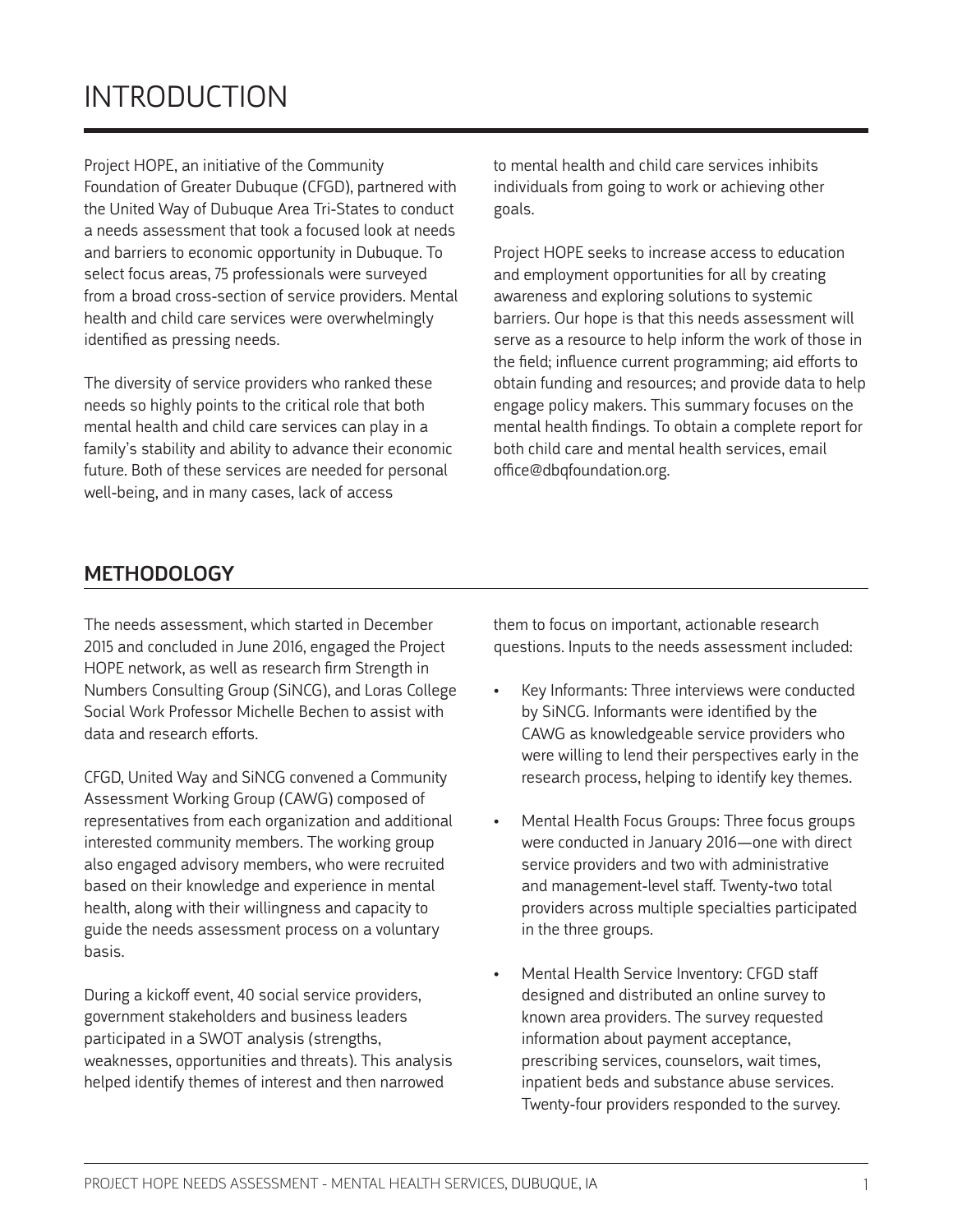# KEY FINDINGS

This section describes the findings from the mental health focus groups and the mental health services inventory. While the inventory was not exhaustive, all known providers were contacted, and only one provider did not participate. This inventory does not include counseling services provided by colleges and universities, and many of the providers who participated serve patients beyond the Dubuque city **limits** 

The focus groups addressed the following research questions:

- 1. What are the strengths of the Dubuque-area mental health system and service providers?
- 2. What are the most pressing needs and challenges in mental health in the Dubuque area?
- 3. Is coordination of resources a problem in the area, and if so, what are the underlying reasons for this problem? What existing coordination mechanisms exist and what, if any, new coordination mechanisms are needed?
- 4. Is Medicaid modernization creating new challenges?
- 5. What is the best way to address existing challenges and build on existing strengths?

### MEDICAID AND FUNDING CHALLENGES

Overall, focus group participants reported operating in an environment where resources are diminishing, while community need is growing and funding structures are becoming more rigid. One provider summarized new funding challenges by saying, "The need goes up, but the money goes down," (MH1').

Funding in Dubuque is decreasing due to state-wide regionalization strategies that have caused resources to be spread more thinly in order to serve a broader population. This strategy enables more people to have access to services, but often affects the availability of those same services. According to one provider, "In order for everyone [in Iowa who needs services] to have the 'core services', some who were doing well and had extra services can't have those anymore to ensure that everybody gets those core services," (MH1). Another provider mentioned that, "community members in need of domestic violence services may need to travel to Waverly, a two-hour drive, to access services," (MH3).

### **66** The person needs to fit the funding and the funding funding and the funding doesn't fit the person.  $99$

Another provider noted that rigid funding structures don't reflect the reality of complex mental health needs by saying, "The person needs to fit the funding, and the funding doesn't fit the person," (MH1). The funding structures don't fit the reality of someone living with severe mental illness, who may be disorganized and unable to consistently attend appointments, as pointed out by one focus group member who said: "If you don't show up within the first 30 days, your file is closed, and you have to start all over again," (MH2).

Nearly as challenging as rigid funding structures is the increased uncertainty about Medicaid reimbursement rates. Providers expressed anxiety with regard to their ability to provide continuity of care to patients due to the statewide privatization of Medicaid. Of the 19 providers accepting Medicaid, five stated they are already accepting fewer Medicaid patients due to the

<sup>1</sup> MH1 references a participant from mental health focus group 1. MH2 and MH3 will represent participants from those respective focus groups.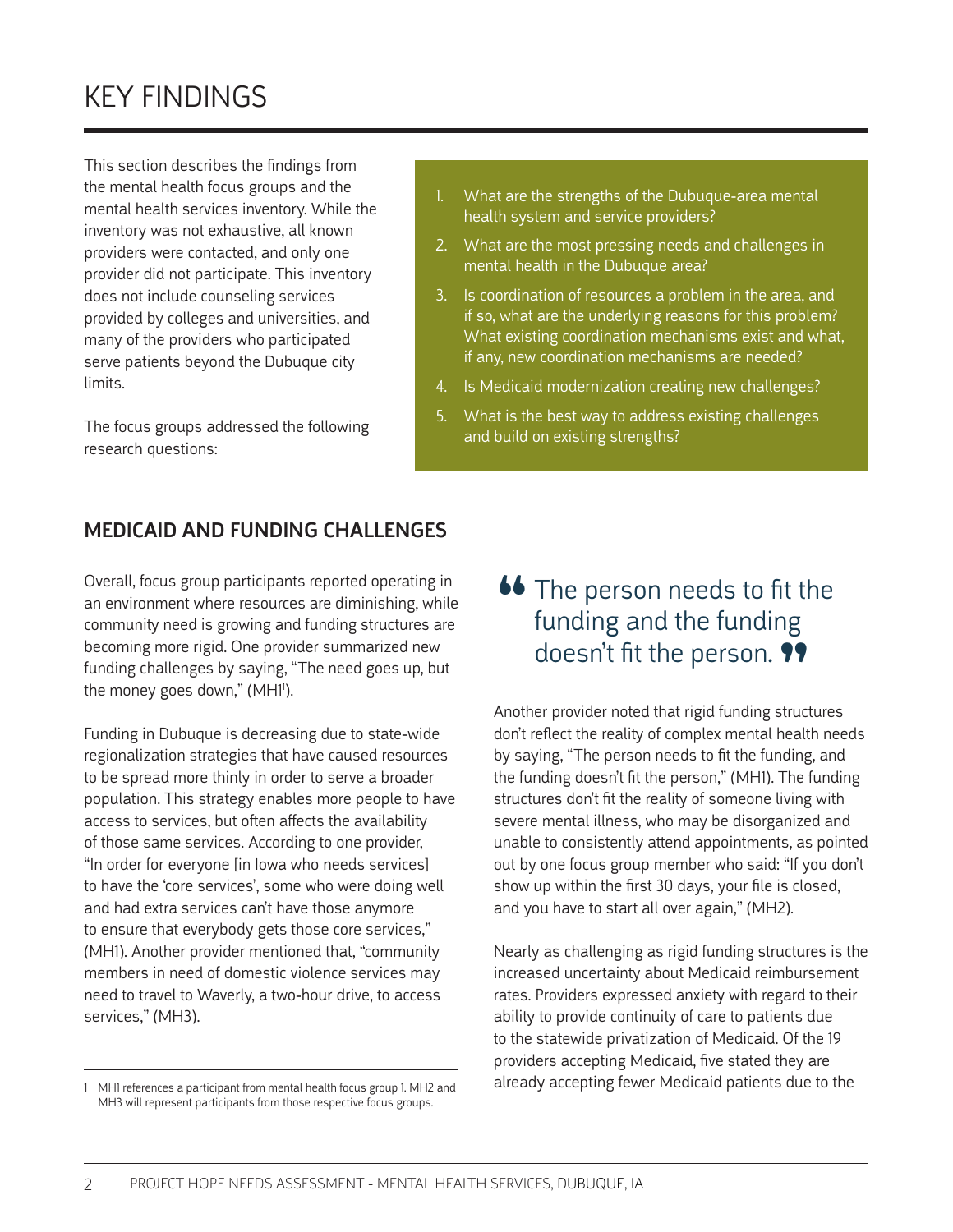proposed changes. For those continuing to accept Medicaid patients, what remains to unfold in the coming months is how changes in coverage will affect patients' access to specific services and therefore their continuity of care.

The combination of continually changing funding streams, more rigid funding structures, and dramatic changes to Medicaid creates uncertainty among mental health providers and limits service.

#### Types of Payment Providers Accept

| <b>PAYMENT TYPE*</b>               | <b>ACCEPTING</b><br><b>PROVIDERS</b> |
|------------------------------------|--------------------------------------|
| <b>Private Insurance</b>           | 22/24                                |
| Medicaid                           | 19/24                                |
| <b>Limited Medicaid Acceptance</b> | 19/24                                |
| <b>Direct Payment</b>              | 17/24                                |
| <b>Sliding Scale</b>               | 12/24                                |

\*Respondents were allowed to select multiple responses for this section

### MEETING SPECIALIZED AND CHANGING NEEDS

Focus group participants discussed concerns surrounding the increase in low-income residents with mental health needs and residents who are at high risk for mental health problems. This increase has elevated the need for specific types of services. For example, one focus group participant recognized that recently there has been, "More poverty, more violence, more exposure to trauma and violence," (MH1). Another spoke specifically to the difficult backgrounds of some young people: "A lot of traumatized youth [who are] in therapy at schools are coming from other areas of Chicago...Dubuque wasn't quite ready to handle [this]; they did not know what to do with kids who had literally watched people die in front of them [and] get shot at and...[who have lived in] extreme poverty," (MH3).

Another participant spoke of the challenges of reaching out to community members who need

services but are reluctant to seek them due to stigma or are un- or under-insured because of challenges related to citizenship: "…how do we involve and engage Marshallese families because they are so insular, and how do we reach out to the community and use members of the community to reach back in to help those people because some of them are extremely ill. And they're not eligible for Medicaid, so they're uninsured, they have no money," (MH2). Service providers reported a strong desire to reach out to underserved communities. Barriers to that outreach include capacity for outreach and treatment of specialized needs, and funding to treat uninsured clients.

While it is unclear whether demographic changes or reduction in resources is having the larger impact, the combination of the two is placing a strain on local providers.

### LACK OF OPTIONS FOR DUAL-DIAGNOSIS PATIENTS

Focus group participants reported an increase in patients with dual-diagnosis needs (most often several co-occurring mental health conditions, or a combination of mental health conditions and substance use disorders). "We don't really have anywhere [to refer people to who have a] dual diagnosis…the increase in substance use disorders leads to an increase in mental health [problems],"

(MH2). Providers also cited more cases of serious mental illness: "I feel like [the] chronic mental health [e.g., schizophrenia, borderline, bipolar] thing is more serious than it was three years ago," (MH2).

Providers reported difficulty meeting patients' needs, because many substance use disorder treatment programs cannot accept people with complex mental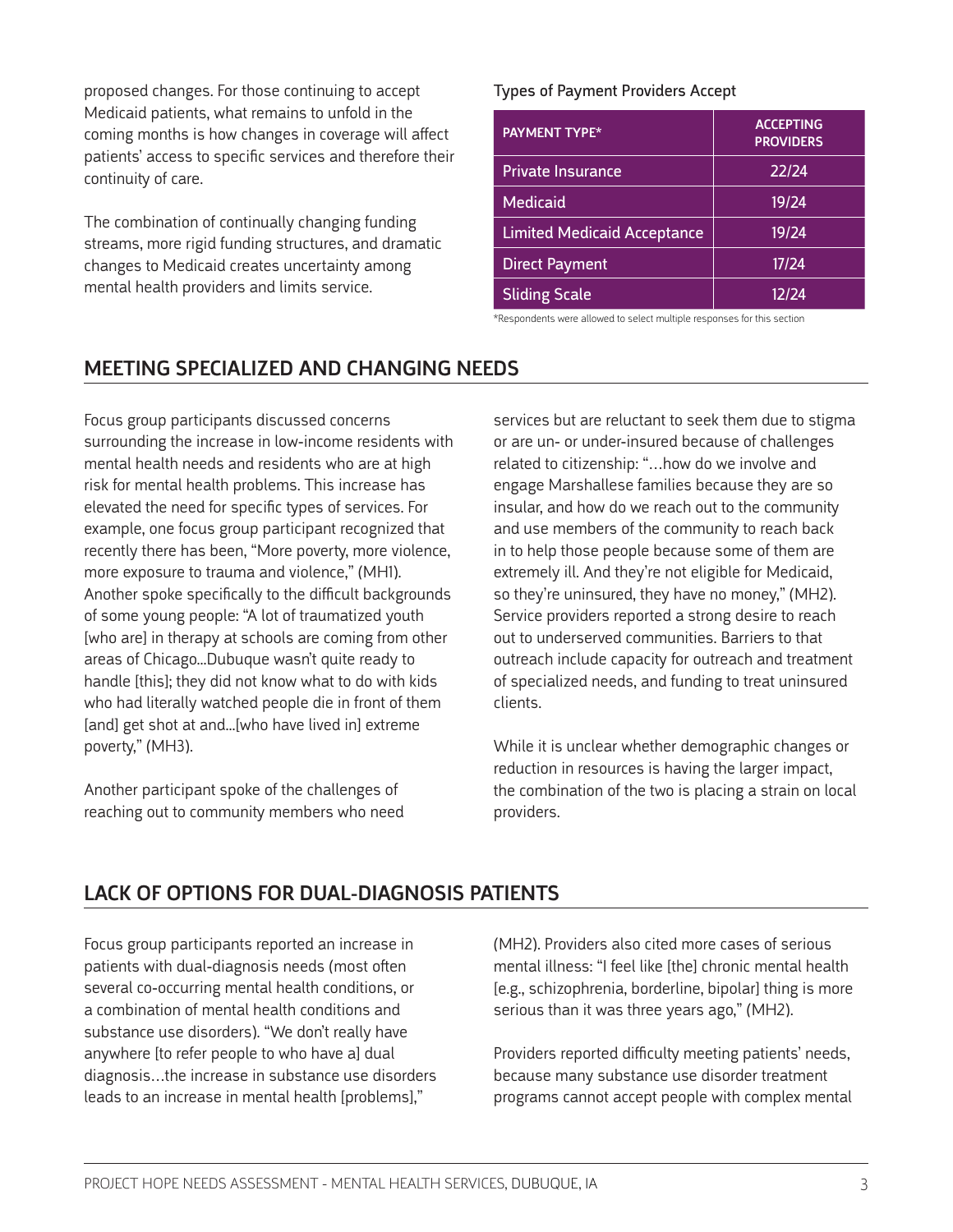health needs, while many mental health providers cannot treat substance use disorders. Seven out of 24 providers in the inventory indicated they offer treatment for substance use disorder cases. Of those seven, two offer this treatment only as co-occurring with other mental health factors and do not have staff dedicated to this service. One of those two serves pediatric patients only. Of the remaining five providers, one offers this service only to veterans, and one only to patients in their pediatric residential program. Three of those organizations reported operating at over 90% capacity in the past year, with only one of these indicating their capacity is expected to increase over the next three years.

The increasing number of patients with a dual diagnosis, along with the limited number of providers and inpatient beds, leaves many patients underserved or not served at all.

### LIMITED CAPACITY AND BARRIERS TO CARE

Providers in the focus groups expressed a limited ability to meet the need for mental health services in the community, which is reflected in the capacity reported in the mental health services inventory.

Inpatient care providers reported a frustrating lack of options for inpatient mental health care that, in some cases, resulted in very sick people being released without treatment. For example, during discharge from inpatient care, "We get a lot of calls at the shelter for [people] being discharged that have nowhere else to go," (MH1) or as a result of mental health centers closing, "...it's huge. We don't have anywhere to send anybody. We've had so few beds already, and now it's like we don't have anywhere to put people who really need help," (MH3).

Two out of 24 providers reported offering inpatient counseling services during the inventory; one offers 20 beds and the other offers nine beds that serve only adults 55 years old and older. Over the past year, both have indicated running at 80% or higher capacity. Long-term residential care for youth is available through one provider, with a capacity of 49 beds and 12 temporary "shelter beds" that are available to youth in the Department of Human Services and Juvenile Court Services system. There are 89 long-term residential beds available to adults—18 of which are in a group

# 19.94

Number of full-time substance use disorder counselors reported from five mental health providers.

# 60%

of substance use disorder providers reported operating at over 90% capacity last year.



home setting. Adult residential providers reported operating at 100% capacity.

Twenty out of 24 providers interviewed offer outpatient care. Four of those providers serve pediatric patients only, while one serves only veterans and one serves adults 55 years old and older. When looking at capacity, 90% of respondents (18/20 who provide outpatient counseling) reported their outpatient counseling services were operating at or above 70% capacity in the past year, with 11 of those operating at 90% capacity. Some (11/20) expect their ability to see more patients increase over the next three years.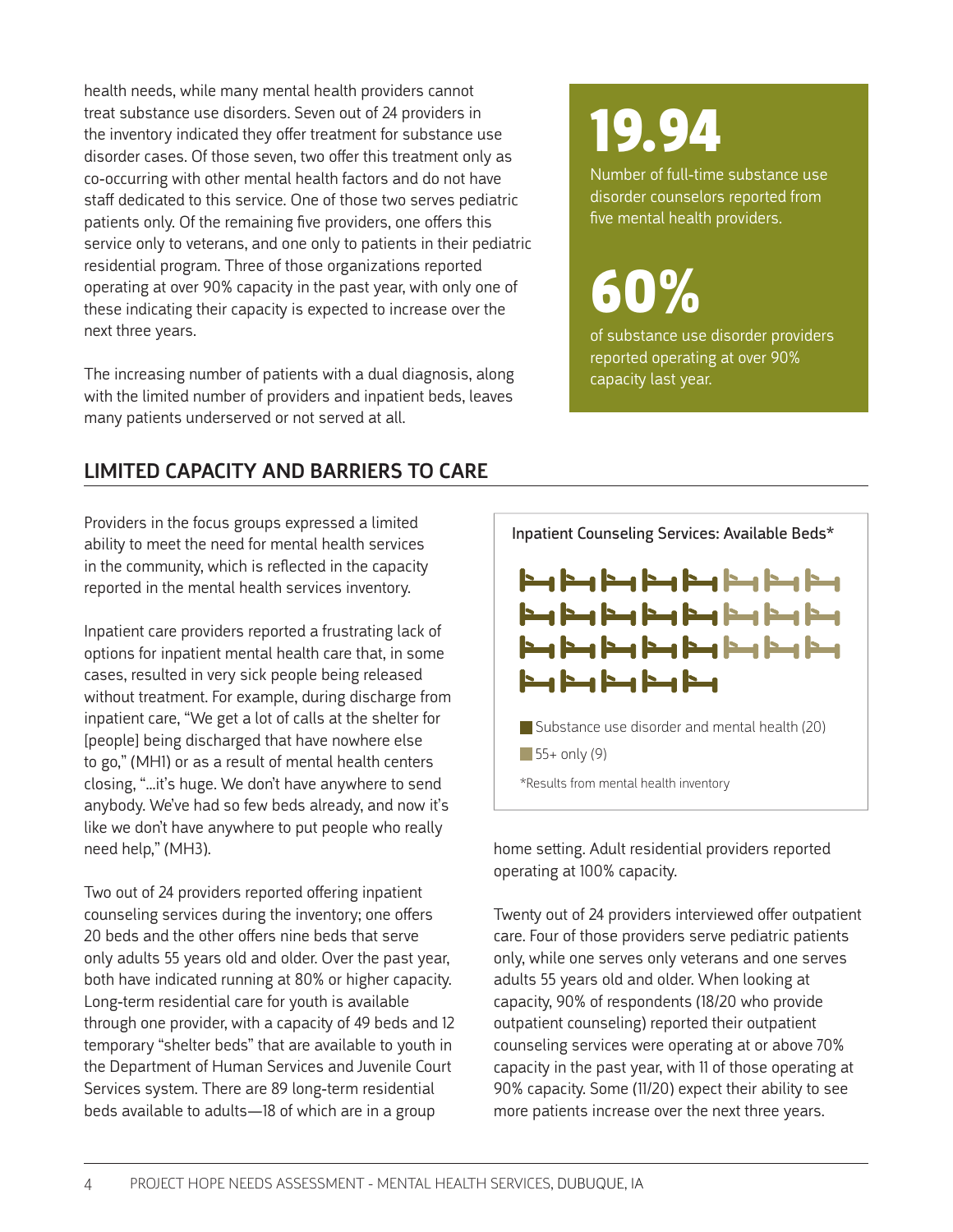Another topic discussed among providers was the myriad of barriers that prevent patients from receiving care. Providers noted that some patients had problems keeping regular appointments. Missing appointments made it difficult for these patients to access care in the future and lengthened the waitlist for other patients in need of limited services, as echoed by one provider: "If you're not fully invested in your psychiatry appointment, you don't show up, so there's many days that we have nine appointments and two people show up," (MH1).

During the focus groups, child care and transportation were also identified as barriers to accessing mental health services, along with insurance issues. "I think it's always nice for people to have options in regards to primary care, really for any matter, so it would be nice to see more providers accepting Title 19," (MH2), said one respondent. Sixteen survey respondents answered follow-up questions about client wait times. Seven of

### LACK OF PRESCRIBING PROVIDERS

**Highest Contributors to Wait Times**

- lack of available appointments
- no-shows
- issues with scheduling
- transportation

those believed wait times were a "moderate or above" barrier, citing many of the reasons above as factors that contribute to longer wait times.

Most inpatient and outpatient care providers are operating at or near capacity and patients are facing barriers such as lack of transportation or child care leaving them with less flexibility, longer wait times, or nowhere to go to get the care they need.

In addition to a rise in complex mental health needs and a lack of options for inpatient care, focus group participants reported a shortage of providers who could prescribe psychiatric medications. According to one respondent, "Some people are going without meds for quite a long period of time just because of their mental illness or being irresponsible," (MH3). Another respondent said, "It is hard to find prescribers and then once you get a prescriber for that medication, they relocate," (MH2). Community-based mental health treatment programs reported difficulty recruiting and retaining trained providers. Providers also reported challenges managing medications effectively and coordinating care for complex mental health conditions. As of July 2015, Dubuque County is a designated Health Professional Shortage Area for mental health according to the Health Resources and Services Administration. However, providers did not feel that this designation has translated into increased resources to attract and retain mental health professionals.

Seven out of 24 respondents to the mental health inventory reported offering prescribing services. Of those seven, two served pediatrics only, one strictly served veterans, one was dedicated to adults 55 years of age and older, and one utilized prescriber services contracted through another agency. Over half indicated that they have operated at 90% capacity or higher over the past year, and only three expected their capacity to increase in the next three years.

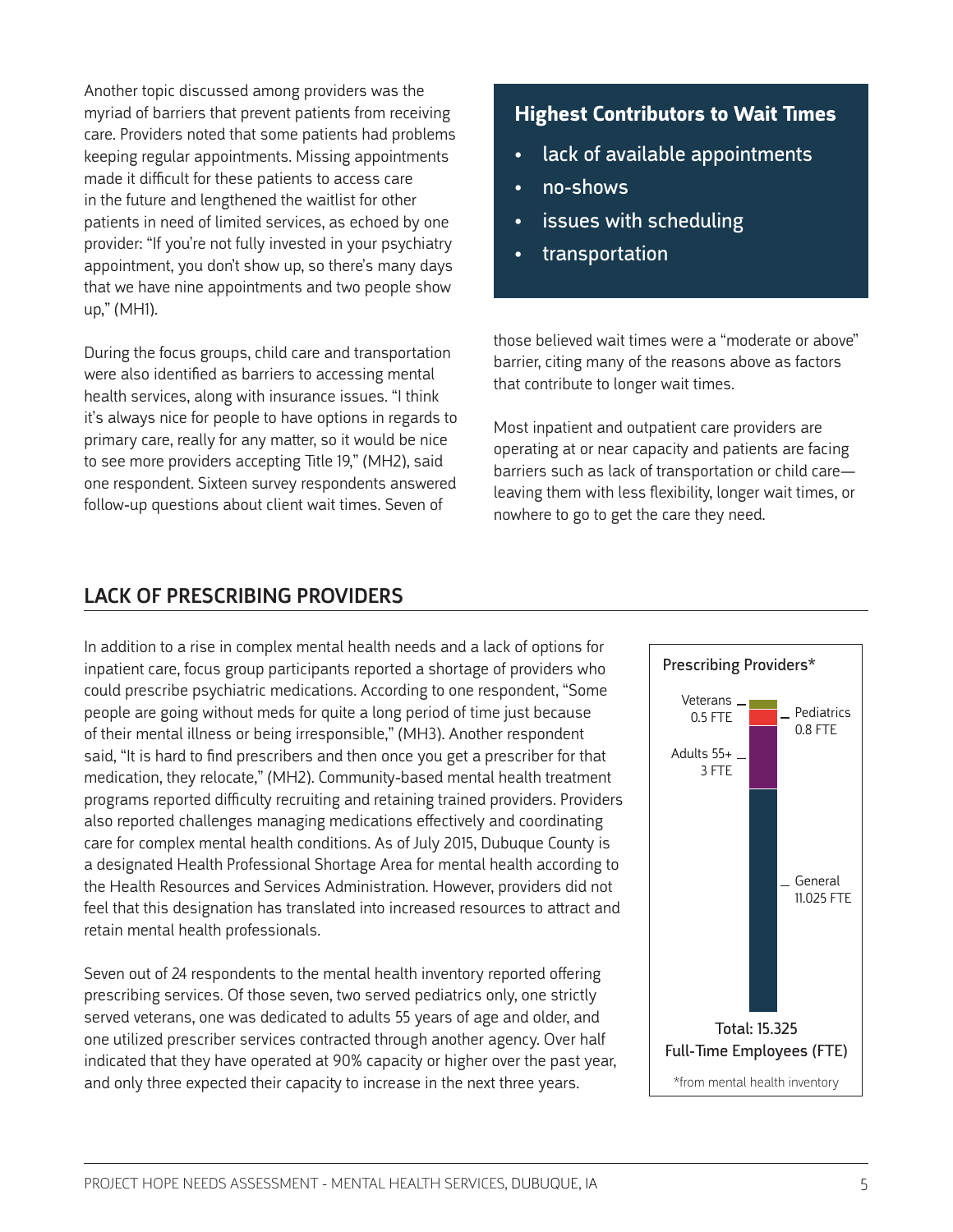### COMMITTED PROVIDERS SEEK GREATER COORDINATION

While growing needs and shrinking resources have created many challenges for Dubuque area mental health professionals, they are also responding to these changes by nurturing their own community to ensure the best possible services can be provided at the local level. They draw upon unique assets including the dedication of a supportive and well-connected community of providers; mission-driven workers; and the cooperation of multiple agencies in a robust referral network.

Focus group participants described the supportive and well-connected community of providers in these ways: "Passionate people surround you at your work, whether it's the people you are working directly with or the people in your organizations who are working diligently," (MH1) and "All of us are willing to do all that

we can, within our limits, to help… that's why we're here today," (MH1). Another said: "We have our staff do their own mission statement, safety plan and stress plan. Whether it's for anxiety or stress or fear or whatever it might be, you can talk about it," (MH1).

**66** My dream is to have a health and human services campus in the human services campus in the Washington neighborhood, so that lots of people who live down there have easy access to whatever they need under the same roof.  $\mathbf{9}$ 

of services: mental health counseling, food or fuel assistance, case management, employment services, social support, medical services, children's services, domestic violence and/or sexual assault services, access to public benefits, substance use disorder treatment, and disability services, among others. Many service providers also reported participating in advisory groups, such as the Homeless Advisory Council Coalition, where they connect with other service providers and discuss pressing issues in their community.

Despite, or perhaps because of, the robust referral network, one of the top goals that emerged from focus group participants was to further strengthen coordination by providing a "one-stop-shop" for mental health services. Providers stated, "My dream is to

have a health and human services campus in the Washington neighborhood, so that lots of people who live down there have easy access to whatever they need under the same roof," (MH2) and "It would be nice to have us all … in the same area where it's like,

and so how do I say this, a one-stop shop," (MH3).

Providers also discussed how existing structures and systems could better meet patient needs. For example, coordination of crisis care between the mobile crisis  $unit<sup>2</sup>$ , community-based mental health care options, and the hospital emergency room were identified as areas that could be enhanced (e.g., MH3).

Providers value the close network of providers and the supportive community, but see opportunities to improve coordination to enhance services.

In addition to describing how they manage their own stress while remaining committed to their jobs, providers described a robust referral network, often naming the employees from other agencies or organizations that they would reach out to when they have a client in need of services. "…we try to contact that provider or that service or whoever we refer the client to and I think it's more of a courtesy to who we are referring to, like I don't want to just dump people on you or have people calling and you have no idea of their background or what they're asking for or what their needs might be," (MH3).

More than 30 different social service agencies, medical providers and nonprofit organizations were mentioned by name during the focus groups. Providers stated they referred clients for the following types

<sup>2</sup> During the mental health inventory, Hillcrest Mobile Crisis Services reported availability for crisis stabilization services with a capacity of two beds, along with a mobile clinic. Capacity has substantially increased over the past three years, and is expected to continue to increase over the next three years. This service is available to anyone 18 years and older experiencing a mental health crisis and is mostly mobile outreach, reducing the need for inpatient beds.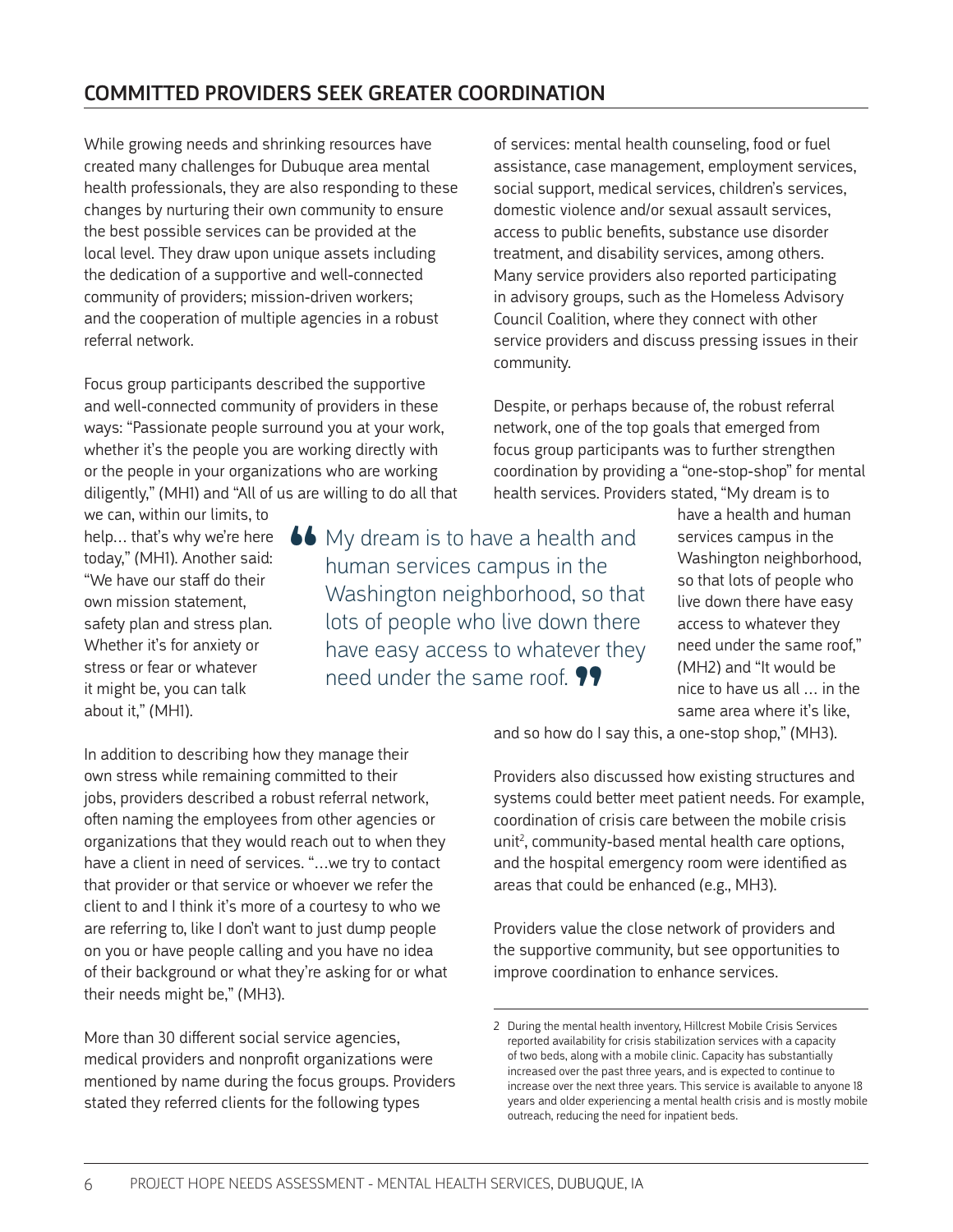*Challenges in coordinating timely care amidst a shrinking resource pool can have detrimental effects on patients with serious mental illness. The following story highlights the experience of a patient utilizing mental health services in our community.* 

### Brynn's Story

After a series of traumatic life events, Brynn was diagnosed with major depression in 2013. Throughout her college career in Michigan, she was able to manage her depression with the help of good insurance, a campus healthcare system, support from her friends and the structure that school provided. Upon graduation, Brynn moved out of Michigan for the first time in her life to Dubuque in June 2015, where she had accepted a position as an AmeriCorps VISTA. After signing up for Medicaid, Brynn made an appointment to see a general practitioner, where she waited three months before she could be seen to obtain a referral to a psychiatrist. It wasn't until January 2016 when Brynn was able to see a psychiatrist.

Throughout that eight-month period, Brynn was able to rely on medication left over from her previous physician to help, along with talk therapy, but still struggled to get by without the structured therapy provided by a psychiatrist.

"I was extremely depressed, to the point where I wasn't able to get out of bed. I was functioning, but just enough to get by," Brynn continued. "In September, I ended up in the emergency room because I became so depressed that I wasn't responding—to the point where my doctor was concerned about my safety."

**66** I was doing everything<br>right, I was asking for right, I was asking for help, demanding help and I still wasn't getting what I needed. **99** 

In January 2016, Brynn was finally able to see a psychiatrist. Through therapy and changes in medication, she was able to slowly start climbing out of the darkness she had been living in for months. While Brynn's workplace was supportive throughout her experience, Brynn knows that the stigmas around mental health and socioeconomic status are real, and ones that she has experienced personally.

"Even if there are services available to low-income individuals, there's still this culture where you are treated differently because one, you're poor, and two, you have a mental illness. I'm not sure if it's implicit bias, but it's very different. People just don't understand, and that's reasonable because you really have to feel how terrible someone with a mental illness feels to really get it," said Brynn. "I was doing everything right. I was asking for help, demanding help and I still wasn't getting what I needed. My hope is that some day, severe mental illness is treated with the same seriousness as Leukemia or another major disease."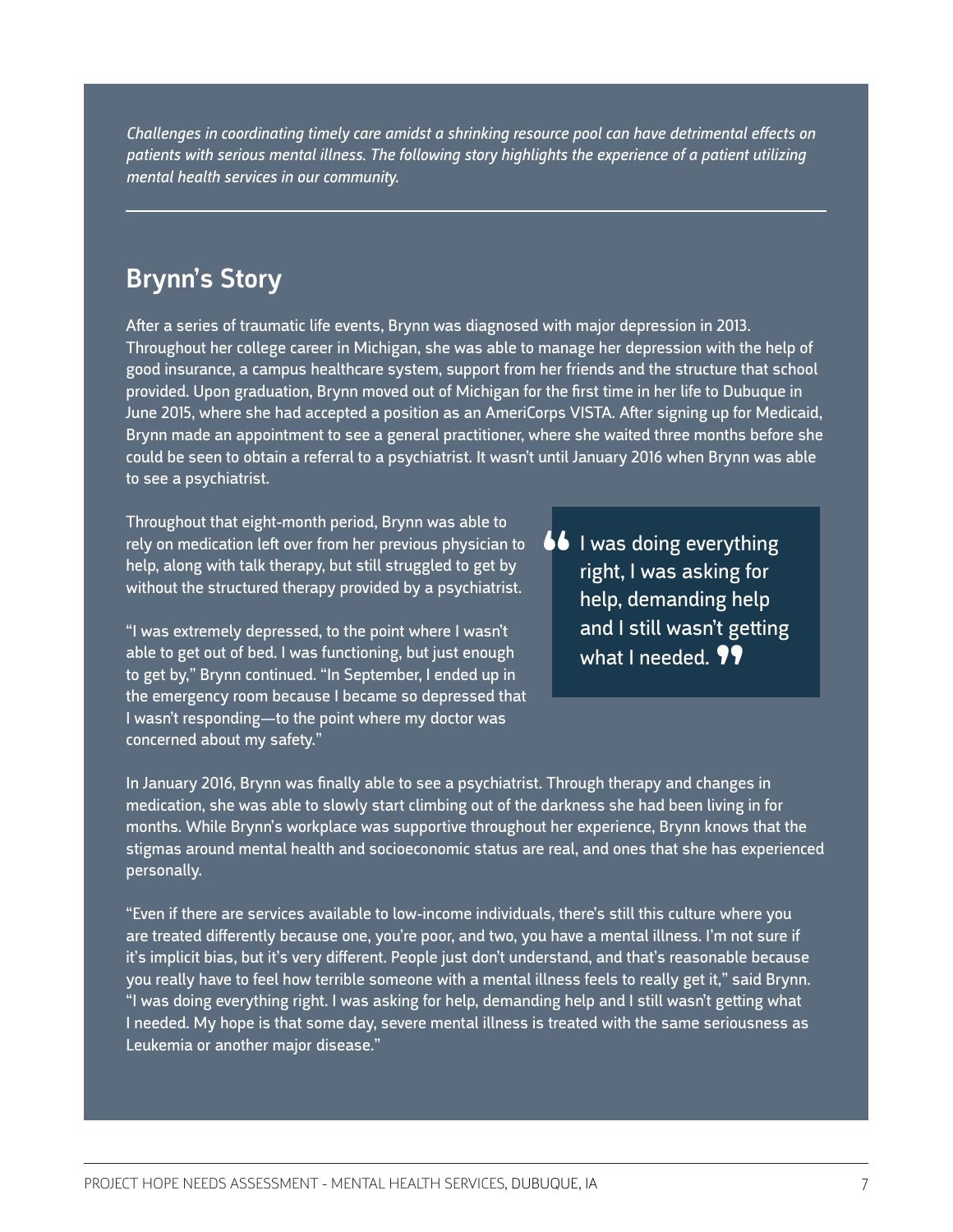# CONCLUSIONS AND RECOMMENDATIONS

The key findings show that challenges such as limited and changing funding streams, limited capacity of providers, and state-wide regionalization of services has affected the ability to provide services. The recommendations that follow are intended to offer ideas to local stakeholders to address some of the challenges found in the key findings. Recommendations were provided by the Strength in Numbers Consulting Group, with additional insight from review with nine local providers.

### Strengthen Collaboration Among Stakeholders

Increase collaboration among providers and stakeholders by developing a shared mental health agenda. Actions to consider:

- Convene mental health providers and stakeholders to explore ways to improve coordination.
- Explore partnerships that could support solutions to challenges faced by patients, providers and stakeholders.
- Share data and other information to improve understanding and awareness of mental health needs in the community.
- Increase resources for professional development for providers and stakeholders.

### Develop Solutions to Address Dual Diagnosis

Create a task force to identify community solutions for dual diagnosis. Actions to consider:

- Ensure providers are aware of existing resources, and proactively develop mechanisms for coordinating care.
- Explore the possibility of establishing a detox center to support patients with a substance use disorder diagnosis.
- Advocate for new resources, such as funding, for existing counselors to obtain training for substance use disorder certification. For gaps identified, the Community Foundation and United Way could also consider inviting proposals for funding to address them.

### Alleviate Barriers that Prevent Access to Care

Engage existing networks—Changing Minds, NAMI, and Mental Health America— to develop a coordinated effort to build capacity and alleviate barriers. Actions to consider:

- Collaborate with stakeholders to explore barriers to care among underserved populations.
- Support existing initiatives that promote inclusion and cross-cultural exchange in the community and/or develop new ones.
- Incorporate new mental health outreach efforts into existing projects to reach communities that are disconnected from services.
- Build strategic partnerships with social service providers and community groups to form more trusting relationships with mental health providers and explore alternative locations for counseling, including primary care locations.
- Convene a group of stakeholders to research expanding awareness and preventative education efforts in schools and the broader community, including awareness of Hillcrest Mobile Crisis Services.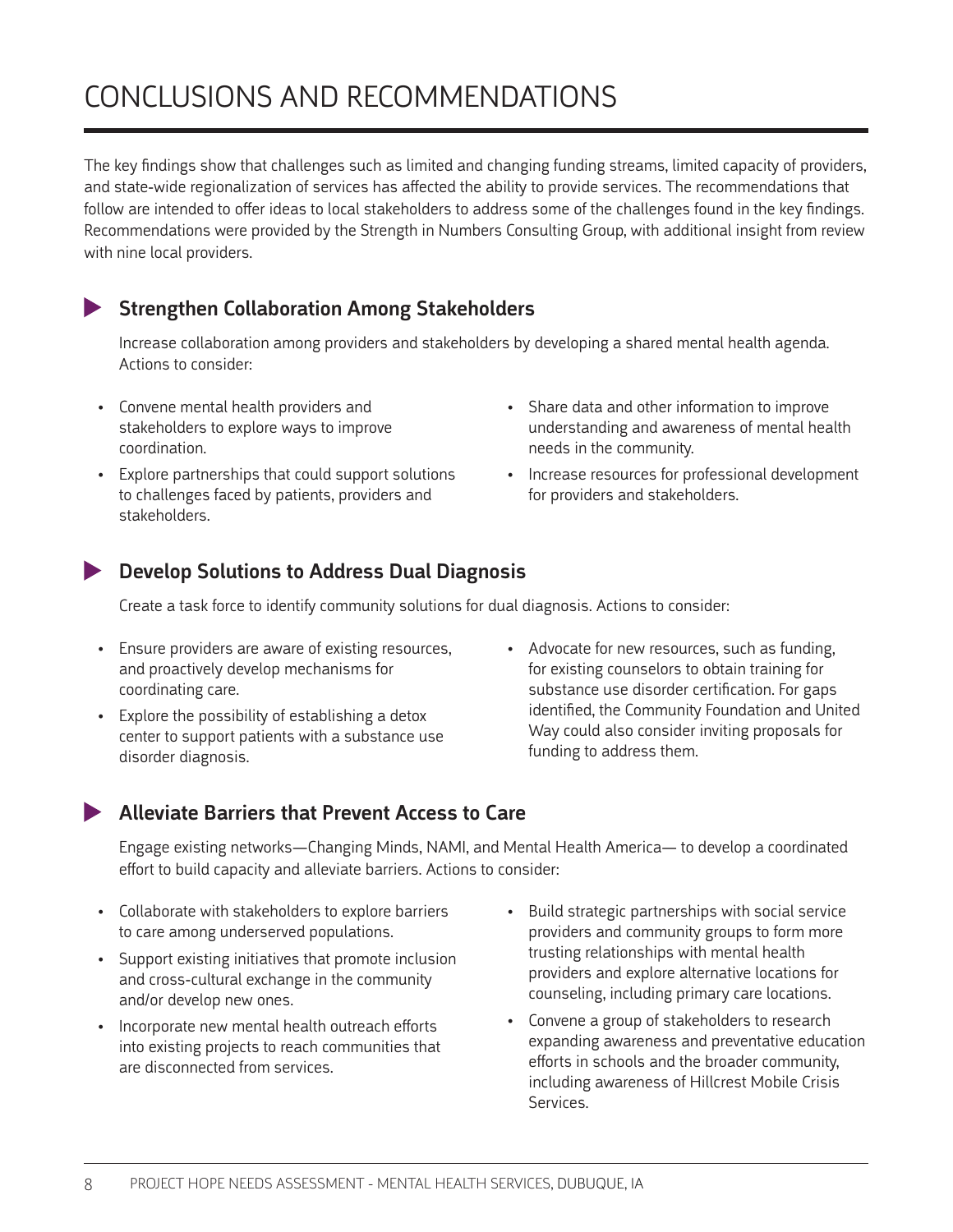### Expand Mental Health Prescription Services

Establish a working group to explore options for increasing mental health prescription services. Actions to consider:

- Identify and engage stakeholders knowledgeable about recruiting health professionals and work together to identify programs, resources and opportunities to attract new providers to Dubuque.
- Research and implement best practices in creating awareness around leveraging the

practitioner tax credit to recruit additional prescribers who can work with low-income, uninsured, and/or under-insured people.

Explore options that leverage technology or other innovations to bring mental health prescription services to the community.

### Expand Mental Health Advocacy Efforts

Convene a group to map existing advocacy efforts and incorporate the needs and concerns of local providers into local and state policy advocacy. Actions to consider:

- Identify stakeholders already engaged in advocacy with the goal of increasing coordination and support for advocacy efforts.
- Work to increase opportunities for input into advocacy agendas, and work to establish new ones.
- Provide training to local mental health providers, consumers and concerned residents on how to expand and maximize local advocacy efforts, working with our local elected officials.
- Identify potential regional and state-level relationships with entities that have existing advocacy efforts to share the Needs Assessment findings in an effort to receive support for local advocacy efforts. These organizations could include the United Way of Iowa, Iowa Council of Foundations, the Mental Health/Disability Services of the East Central Region Board of Directors, and the Iowa DHS Children's Mental Health and Well-being Working Group.

## NEXT STEPS

The challenges identified in key findings and the recommendations to address these challenges offer a possible road map for next steps. Providers can use findings and recommendations to support or prioritize their own goals or advocate for new ones; administrative leaders can find causes to champion; and funders can identify projects or activities they

would like to support. These actions by Dubuque's mental health stakeholders could lead to new grantmaking activities, new programming, and/or new collaborations—resulting in improved conditions for both service providers and mental health service recipients alike.